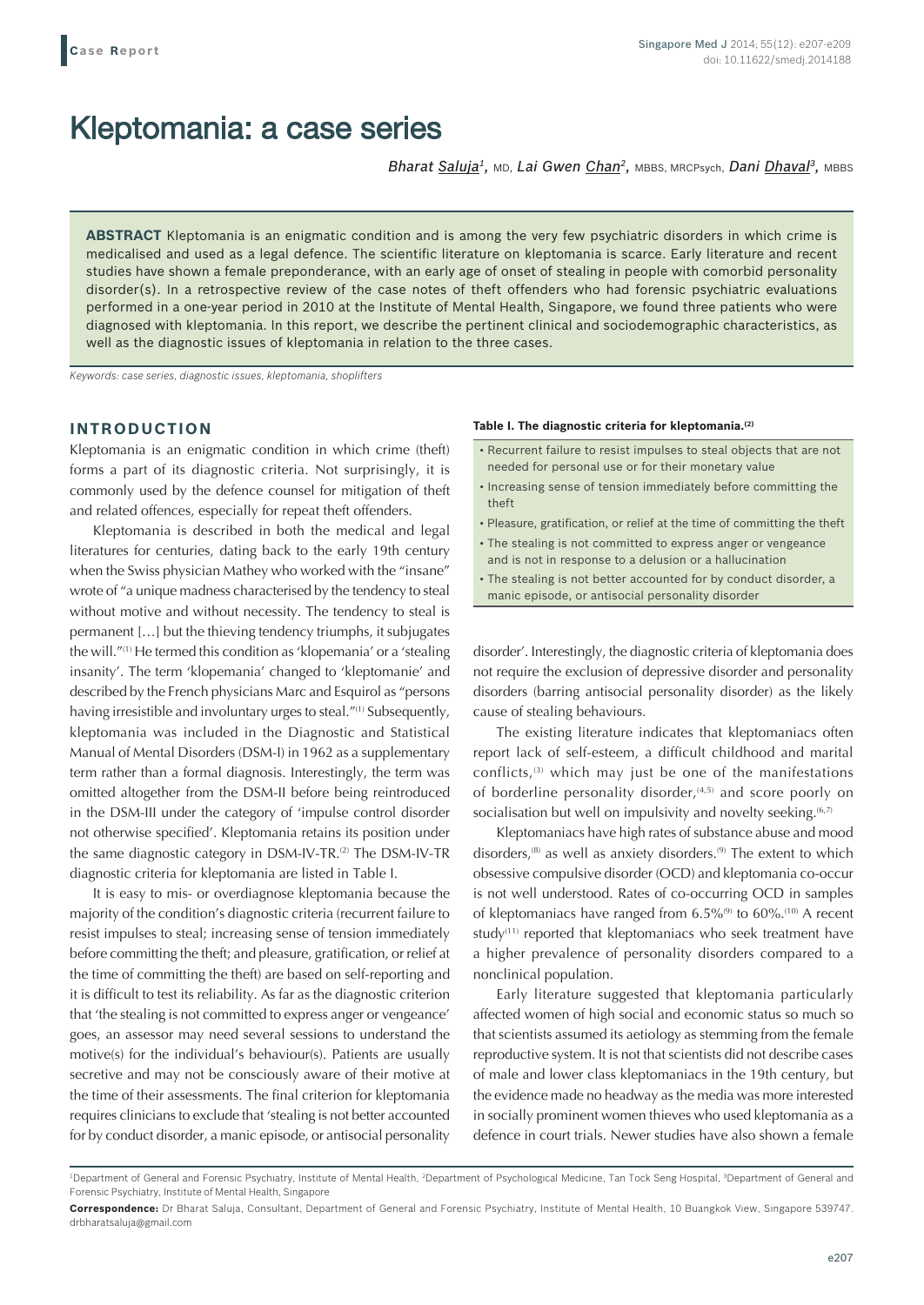preponderance, $(12,13)$  with an early age of onset of stealing in females<sup> $(10)$ </sup> and people with comorbid personality disorders.<sup> $(14,15)$ </sup>

To summarise, kleptomania is difficult to diagnose and clinicians should exhibit a high degree of caution in diagnosing it in view of its legal implications. We herein describe the sociodemographic, pertinent clinical characteristics and diagnostic issues of three patients who received a past or present diagnosis of kleptomania. These patients were identified in the course of conducting a retrospective review of theft offenders at the Institute of Mental Health, Singapore, for the year 2010.

## **CASE REPORTS**

## **Case 1**

A 45-year-old, divorced Chinese male was remanded three times in the same year for the same charges and evaluated specifically with regard to kleptomania. He had attained the GCE 'A' Level qualifications and was unemployed. He had previously been diagnosed with conduct disorder, alcohol dependence, depression, and antisocial personality disorder. He had started shoplifting from the age of 29. The diagnosis of kleptomania had been considered a few times but not established because of the lack of corroboration of his self-reported history of kleptomaniac pattern of stealing and the presence of other diagnoses that are assumed to preclude kleptomania according to the criteria. What further complicated the diagnostic issue was that he was likely to have been intoxicated by alcohol at the material time. He gave a history of stealing for fun together with friends during his teenage years. He started stealing again in his late twenties, committing the act more times than he was caught, but had spent more than seven years in prison for shoplifting items that he had no personal use for. The stolen items included candles, crayons, children's scissors, irons, bottles of ink, coloured papers, printers, earrings, brooches, batteries, and shavers, and he kept these items in a cupboard at home. However, the house had been sold after his divorce, and his ex-wife could only corroborate seeing many electronic and stationery items that were never used and said that he claimed they had been given to him by people who owed him money. He also reported that he only stole on impulse and not from premeditation; he experienced tension prior to, and satisfaction after, shoplifting. In order to substantiate his history, details of his past criminal records of theft were requested from the Investigating Officer in charge of his case, and they were fairly consistent with what he reported. This case is interesting in that even though he had been diagnosed with conduct disorder and antisocial personality disorder, there was no evidence that these conditions accounted for all his acts of stealing, and that there were distinctly different patterns of stealing at different points in his life. He was finally diagnosed with antisocial personality disorder, alcohol dependence and kleptomania, and it was concluded that kleptomania contributed to only some of his offences.

## **Case 2**

A 46-year-old, married Chinese male, who had attained the GCE 'A' Level qualifications and worked part-time, started stealing in his late twenties and had several convictions for theft. He had also been previously diagnosed with OCD (repeated checking and washing secondary to obsessions of pathological doubt and contamination) and kleptomania. His index offence included stealing several cash cards at different points of time. He stated that he had a sudden urge to steal cash cards upon noticing unlocked cars, accompanied by heightened anxiety and then getting a sense of satisfaction and gratification after the completion of theft. None of the acts were premeditated. He stated that he would feel ashamed of himself after his acts and would place the cash card(s) either in a box or a card holder at home. His family members confirmed that they had found a box and card holder containing more than 100 cash cards. Out of several stolen cash cards, he had credited the cash value of one card into his bank account. Stealing items for their monetary value excludes the diagnosis of kleptomania; this case highlights the point that kleptomaniacs can have acts of stealing that are not accounted for by the laid diagnostic criteria. It also indicates a complex relationship between impulse control disorders and OCD, heterogeneity within the impulse control disorders, and a complicated overlap between impulsivity and compulsivity.

### **Case 3**

A 60-year-old, divorced Indian woman who had completed Primary 6 education and had various manual jobs, started shoplifting from the age of 30. She had multiple convictions of theft and several remand admissions. She was diagnosed with recurrent depression. She reported acts of stealing both during and outside her depressive episodes. The acts of stealing were typically due to failure to resist the tension and strong urge to take the items without paying, and feeling satisfied after taking them. The items typically were of no use to her. She stated that the acts of shoplifting helped to lift her mood temporarily during the depressive episodes. However, she would later feel guilty, which subsided when she either threw away or gave the items to others. Regarding her shoplifting behaviours when she was not suffering from depressive episodes, she stated she could recognise that her mood would be marginally low during those times but she was still able to function normally. The diagnostic criteria for kleptomania do not exclude depressive disorders as a contributory factor for the diagnosis of kleptomania. This case illustrates that depressive disorder is closely linked to kleptomania and makes us think whether kleptomania may represent another form of affective spectrum disorder.

## **DISCUSSION**

The three reported cases highlight the pertinent clinical and sociodemographic characteristics, and diagnostic issues of individuals with kleptomania. The three patients (one female, 2 males), of Chinese and Indian ethnicities and aged between 45 and 60 years, demonstrated early age of onset of theft (i.e. early twenties). Barring the female patient, the attained education level of the case patients was GCE 'A' Level qualifications. They were all once married.

The individuals were convicted on multiple occasions for theft, and were remanded several times. The stolen items were of